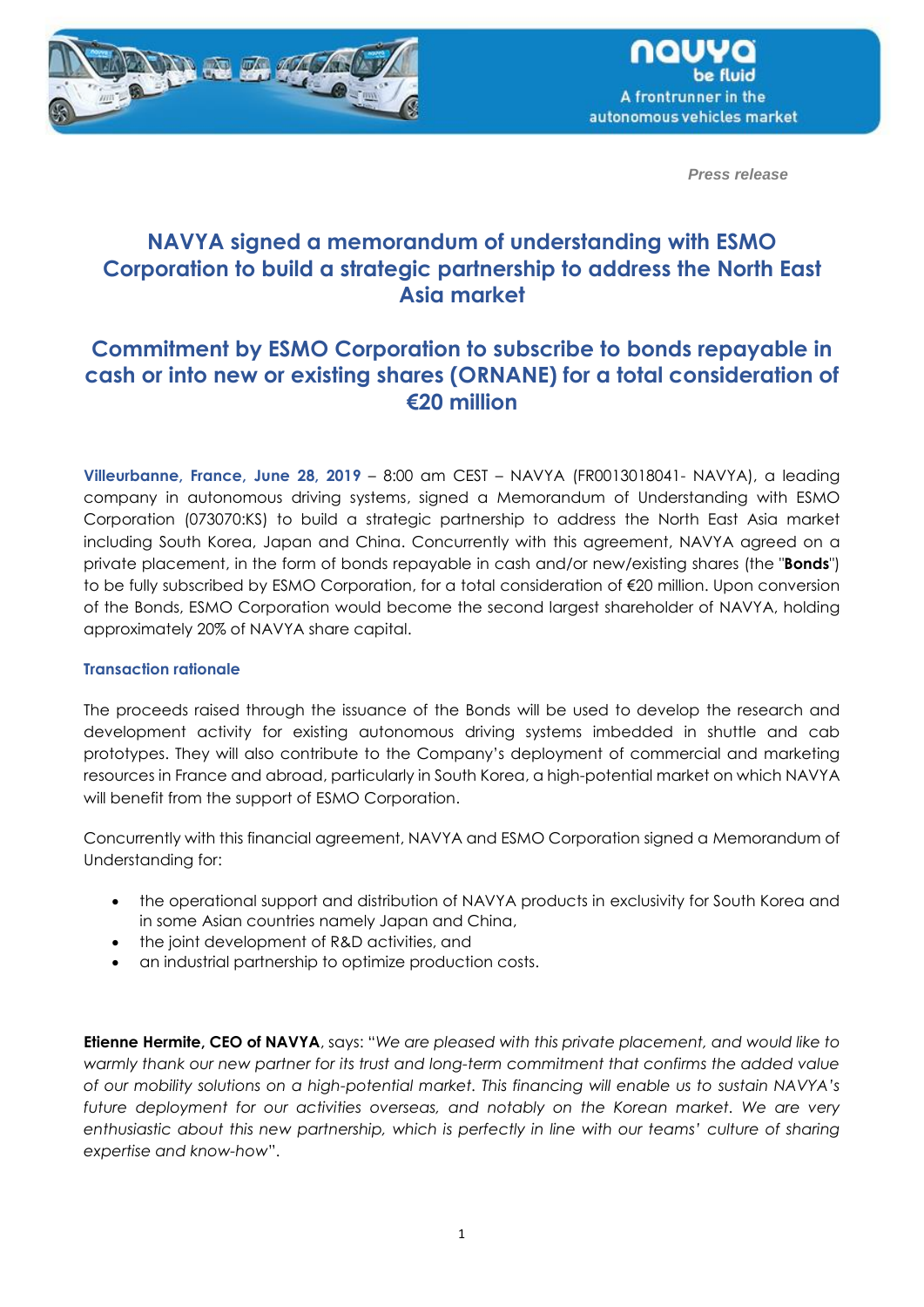

**Jeong Hun KIM, CEO of ESMO Corporation**, comments: "*We are delighted to be accompanying the international development of NAVYA, a reference player in the field of autonomous mobility. We have been familiar with NAVYA and the quality of its technology for some years now, and firmly believe that its autonomous vehicles have decisive advantages that will allow it to become a major player on its market*".

# **Terms of the transaction**

NAVYA intends to issue, in a reserved transaction to ESMO Corporation, 20 bonds repayable in cash and/or new/existing shares for an aggregate amount of €20 million with a 5-year maturity. Conversion ratio for the Bonds has been set at €2.75. Upon conversion of its Bonds, ESMO Corporation will be entitled to 7,272,727 existing or newly issued shares representing approximately 20% of NAVYA's share capital.

The Bonds will not be listed and not transferable for a 3-month period following their issuance.

The Bonds are convertible at any time after a 12-month period, at the bondholders' initiative, one Bond being converted into 363,363.36 NAVYA new/existing shares. NAVYA may also request the conversion of the Bonds at any time and at its option, from the third-year anniversary of the issuance, if the daily volume-weighted average share price on Euronext Paris over a six-month period exceeds €5.00.

An application will be made periodically to list on Euronext Paris the new shares issued upon exercise of the conversion rights. They will be immediately fungible with existing shares, already traded on Euronext Paris and tradable upon their admission on the same listing line as the existing shares under the ISIN Code FR0013018041. They will also be subject to the risks listed in chapter 4 of the registration document registered with the *Autorité des Marchés Financiers* on 5 June 2018 under number I. 18-048, and in the 2018 annual financial report dated of 30 April 2019. NAVYA confirms the absence of any change in liquidity risk compared to the statement in the 2018 annual financial report dated 30 April 2019.

The Bonds will bear an annual interest rate of 3%, and, if not converted, shall be repaid in cash on the fifth anniversary of their issuance.

The contemplated operation will further strengthen NAVYA's cash position following the drawing, in March 2019, of the first tranche of the financing agreed with the European Investment Bank.

It is intended that ESMO Corporation will be represented on NAVYA's supervisory board subject to NAVYA's shareholders' approval.

The transaction is supported by Robolution Capital, investment fund managed by 360 Capital Partners, holding 37.6% of the share capital and 37.6% of voting rights of NAVYA, which has committed to vote in favor of such transaction during NAVYA's shareholders' meeting.

This private placement is subject to NAVYA shareholders' approval as well as obtaining a waiver from the European Investment Bank, according to the financing agreement signed in August 2018 and governing the first €15 million tranche drawn early 2019.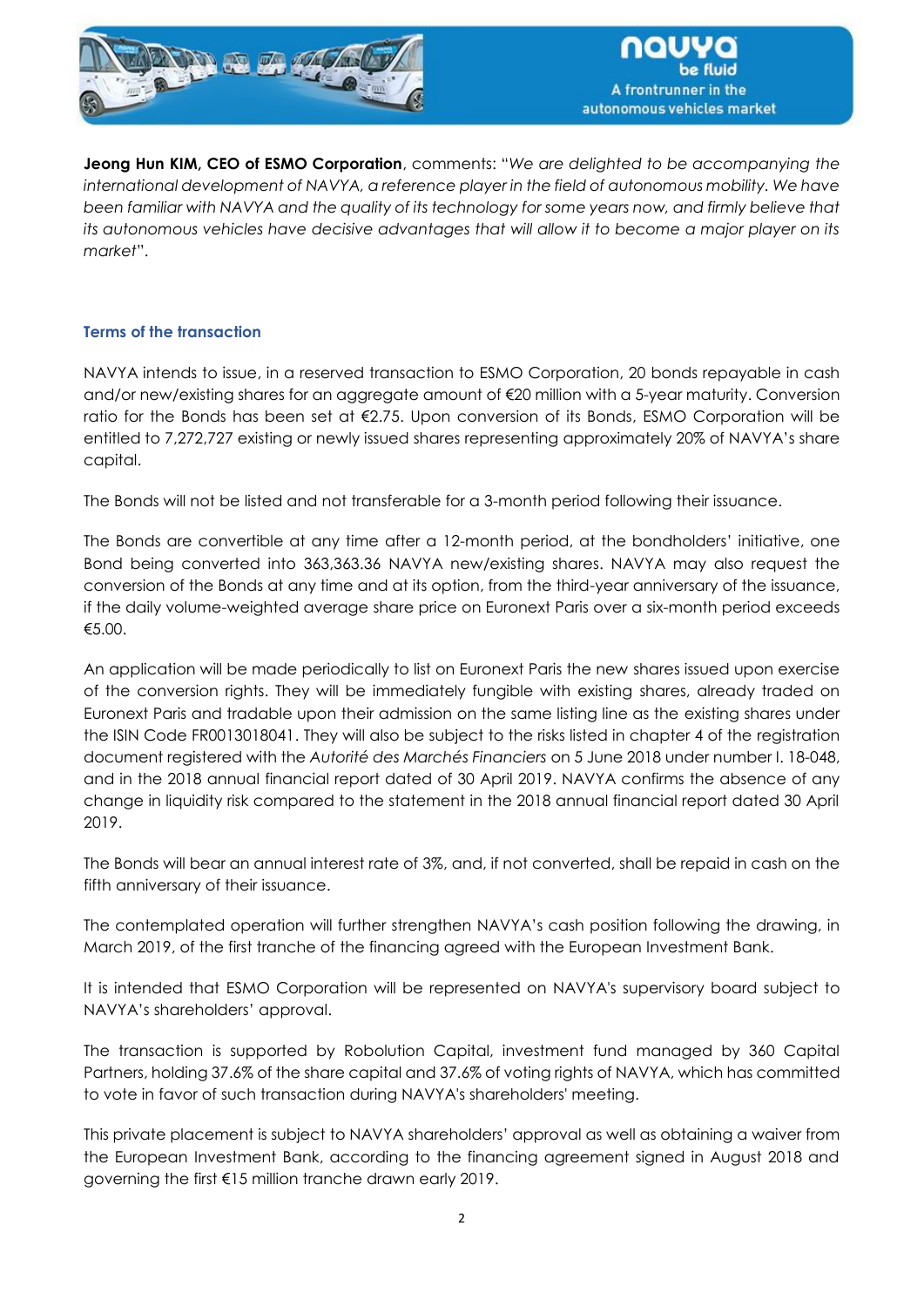

This agreement shall be terminated if the conditions precedent are not satisfied and the investment is not consummated at the latest on 30 September 2019, or by mutual consent of ESMO Corporation and NAVYA.

|                           | <b>Shareholding structure of NAVYA</b> |              |                         |              |
|---------------------------|----------------------------------------|--------------|-------------------------|--------------|
|                           | <b>Pre-operation</b>                   |              | <b>Post-operation</b>   |              |
| <b>Shareholders</b>       | <b>Number of shares</b>                | % of capital | <b>Number of shares</b> | % of capital |
| <b>Robolution Capital</b> | 10.892.410                             | 37.6%        | 10,892,410              | 30.1%        |
| <b>ESMO Corporation</b>   |                                        |              | 7.272.727               | 20.1%        |
| Valeo                     | 3,888,645                              | 13.4%        | 3,888,645               | 10.7%        |
| Keomotion                 | 3,274,360                              | 11.3%        | 3,274,360               | 9.0%         |
| <b>Others</b>             | 10,906,868                             | 37.7%        | 10,906,868              | 30.1%        |
| <b>TOTAL</b>              | 28,962,283                             | 100.0%       | 36,235,010              | 100.0%       |

## **Calendar of the operation**

NAVYA will submit the transaction to its shareholders approval and will therefore convene at the earliest possible a shareholders meeting.

Once all conditions precedent are met, notably obtaining the waiver from the European Investment Bank, the funds will be received and the Bonds shall be issued within 5 business days.

### **Next financial press release**

**July 25, 2019, 5:45 pm CEST**: H1 2019 revenues.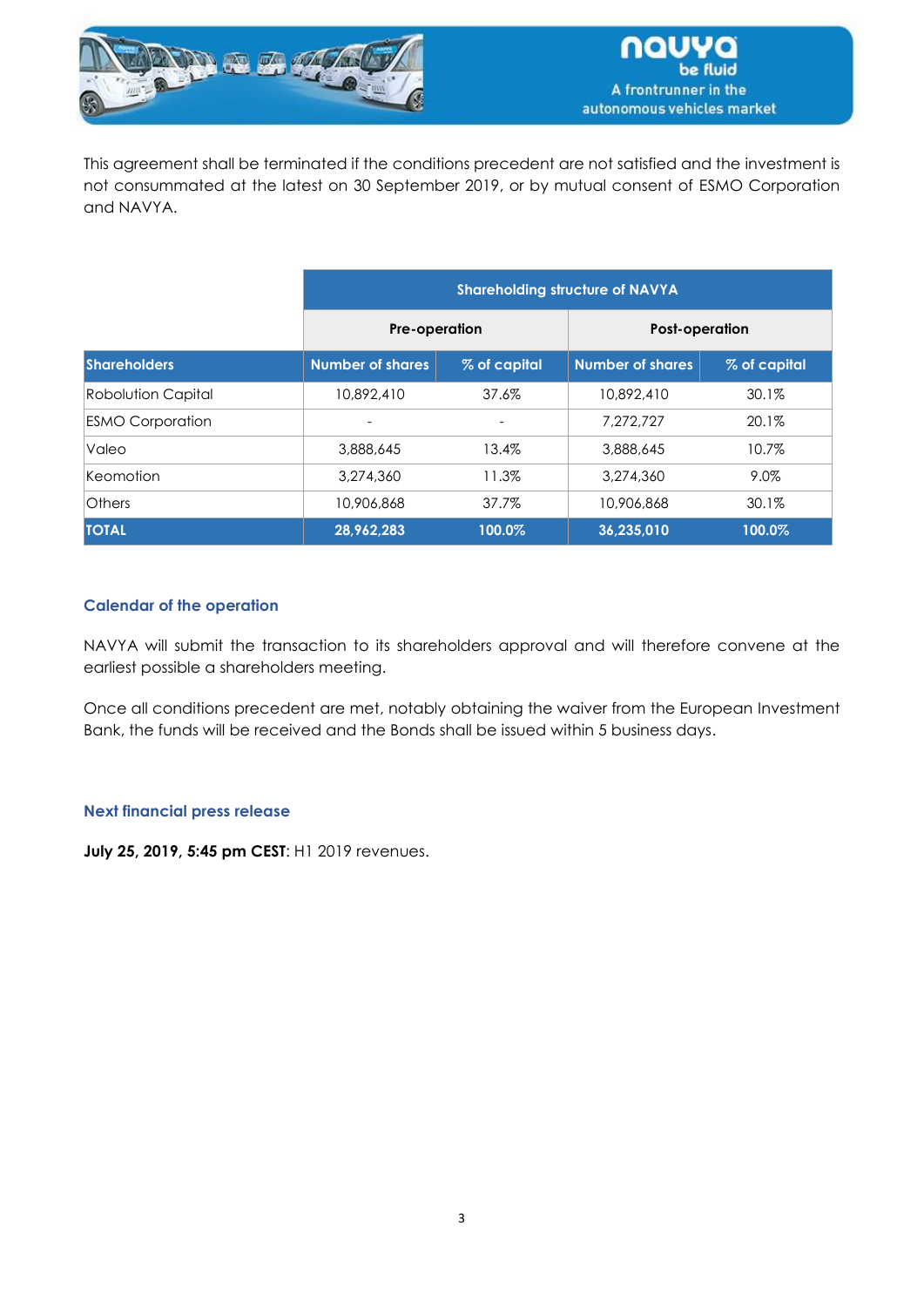

#### **About ESMO Corporation**

ESMO Corporation has been specializing and producing wiring harnesses for internal combustion engine since its establishment in 1994. In recent years, ESMO Corporation is focusing on diversifying its business, producing wiring harnesses for Electric Vehicles and lithium battery technology to add value to the business.

ESMO Corporation is a South Korean company listed on the regulated market in Seoul (market capitalization of c. €360m, ISIN code: 073070:KS, KOSDAQ).

For more information, visit: **<http://esmo.co.kr/>**

#### **About NAVYA**

NAVYA is a leading French name in autonomous driving systems. With more than 250 employees in France (Paris and Lyon) and in the United States (Michigan), NAVYA develops, manufactures and commercializes autonomous, driverless, and electric vehicles that combine robotic, digital and driving technologies at the highest level. Since 2015, NAVYA has been the first to market and put into service autonomous mobility solutions. NAVYA has a range of two autonomous vehicles: the AUTONOM® SHUTTLE, main development axis, launched in September 2015, of which more than 115 had been sold as of 31 December 2018, notably in the United States, France, Germany, Switzerland, Japan and Australia, and the AUTONOM® CAB, unveiled in November 2017 and whose first road tests will start shortly. Created in 2014 with the support of Robolution Capital, investment fund managed by 360 Capital Partners, his reference shareholder, NAVYA's shareholders also include the Gravitation fund and Paris Region Venture Fund (Région Île-de-France) managed by Cap Decisif Management as well as Valeo and Keolis groups.

NAVYA is listed on the Euronext regulated market in Paris (ISIN code: FR0013018041- NAVYA).

For more information, visit: **[www.navya.tech/en](http://www.navya.tech/en)**



#### **Contacts**

**NAVYA**

**Nicolas de Crémiers Head of Marketing** [communication@navya.tech](mailto:communication@navya.tech) +33 (1) 85 50 01 10

**Frank Maccary CFO** [finance@navya.tech](mailto:finance@navya.tech) +33 (4) 28 70 16 61

**NewCap**

**Investor relations** Théodora Xu [navya@newcap.eu](mailto:navya@newcap.eu) +33 (0)1 44 71 20 42

**NewCap**

**Media relations** Nicolas Merigeau [navya@newcap.eu](mailto:navya@newcap.eu) +33 (0)1 44 71 94 98

#### **Disclaimer**

This document may contain certain statements reflecting estimates, forecasts and expectations that constitute forward-looking information. By their nature, these statements are subject to a number of assumptions and entail known and unknown risks and uncertainties as they relate to events and depend on circumstances that will occur in the future. The known risks are those discussed or identified in Chapter 4, "Risk Factors" of Navya's registration document which is available on the company's website (http://navya.tech). The actual results and